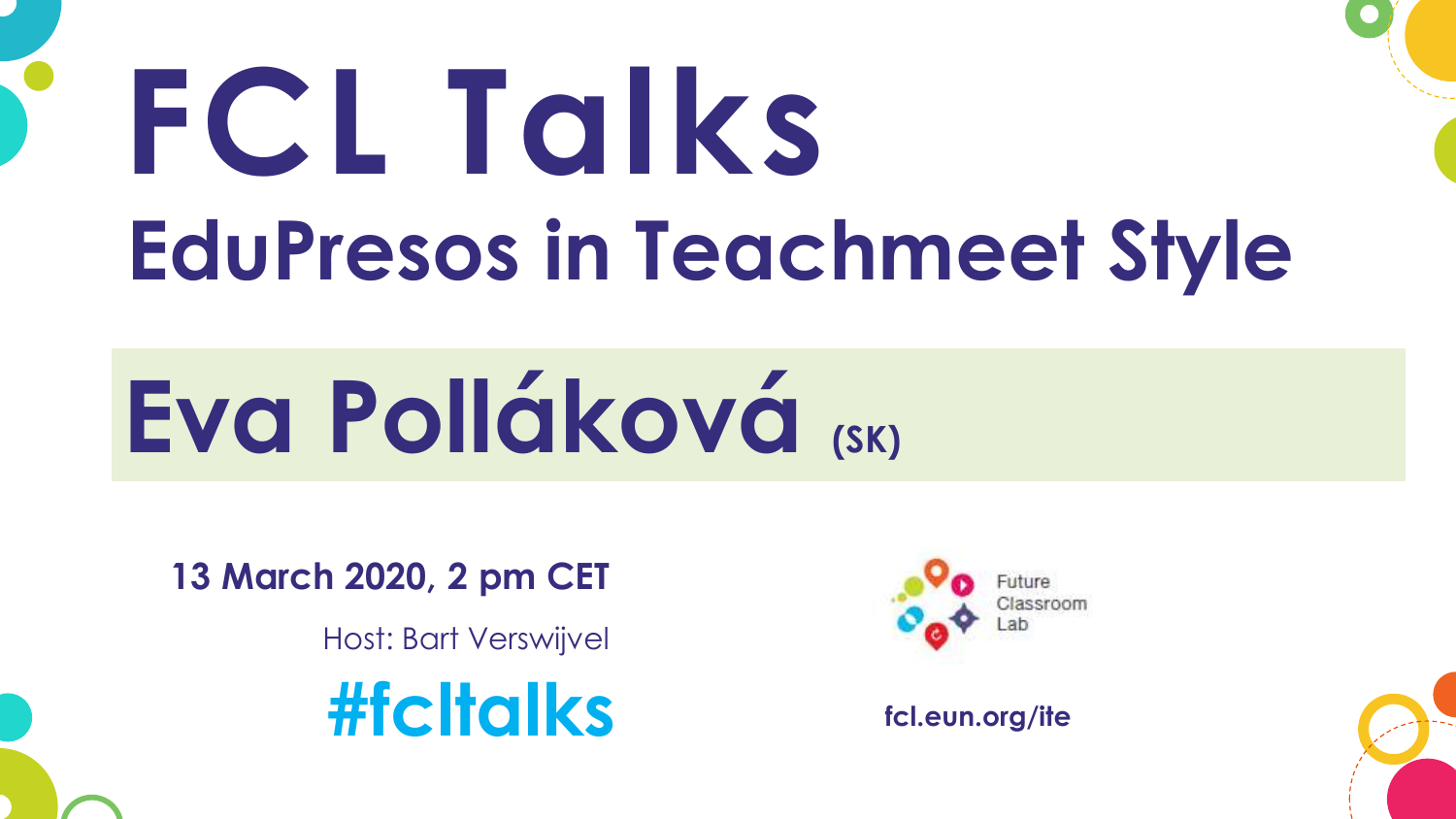## Tablets in the classroom

Eva Polláková

Bilingual English / Slovak Primary and Secondary School (Slovakia)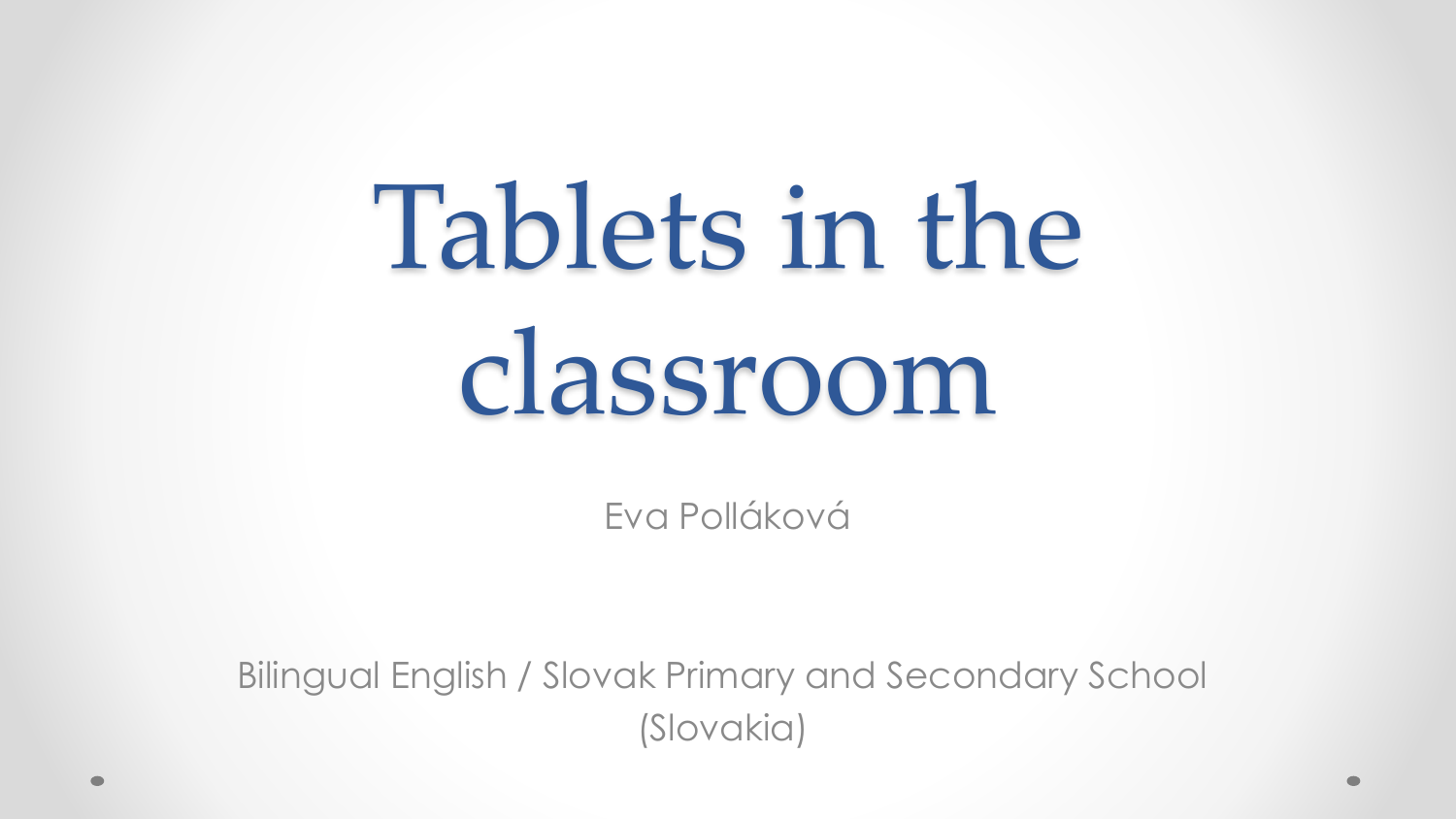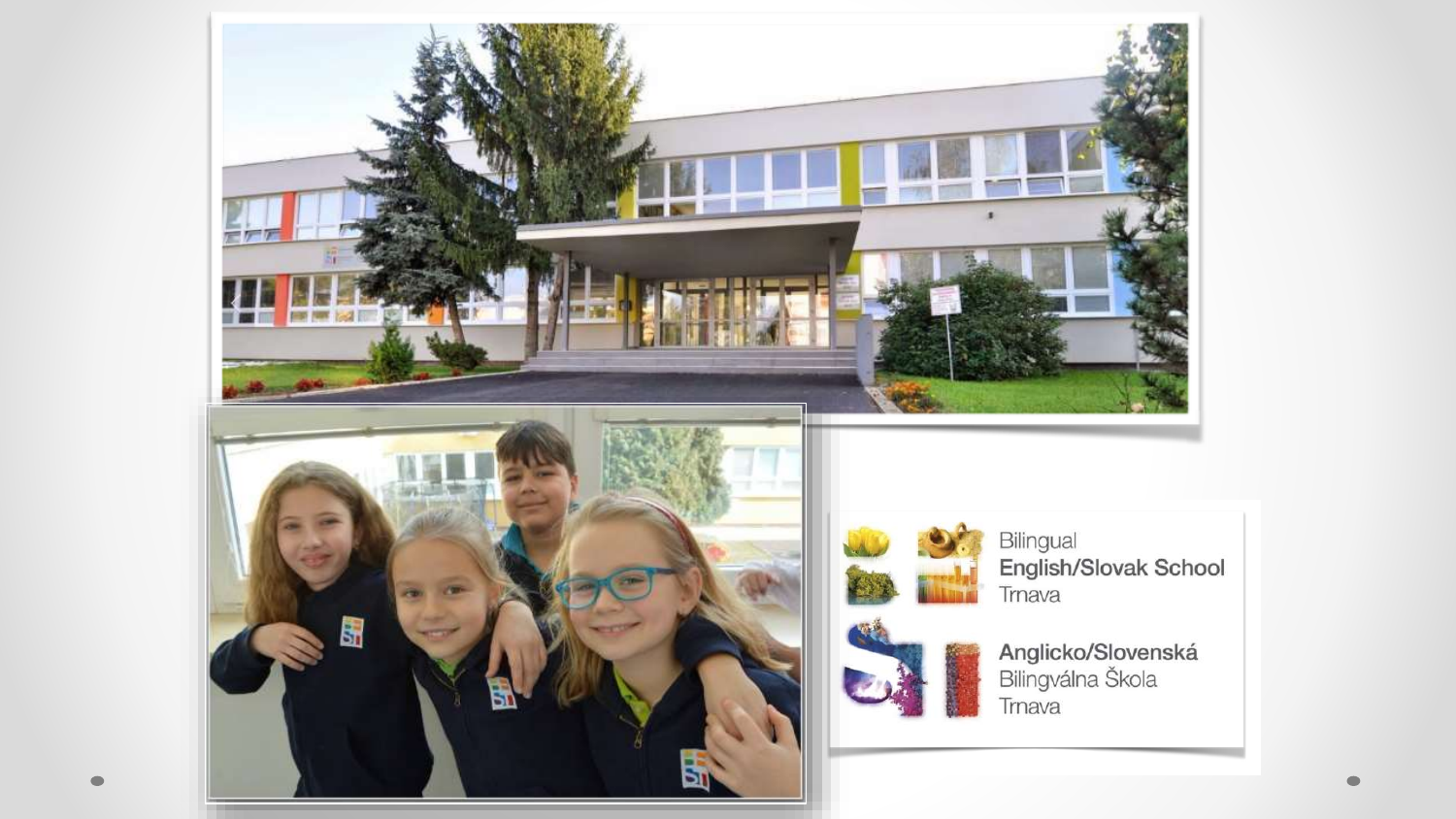#### Tablets at our school











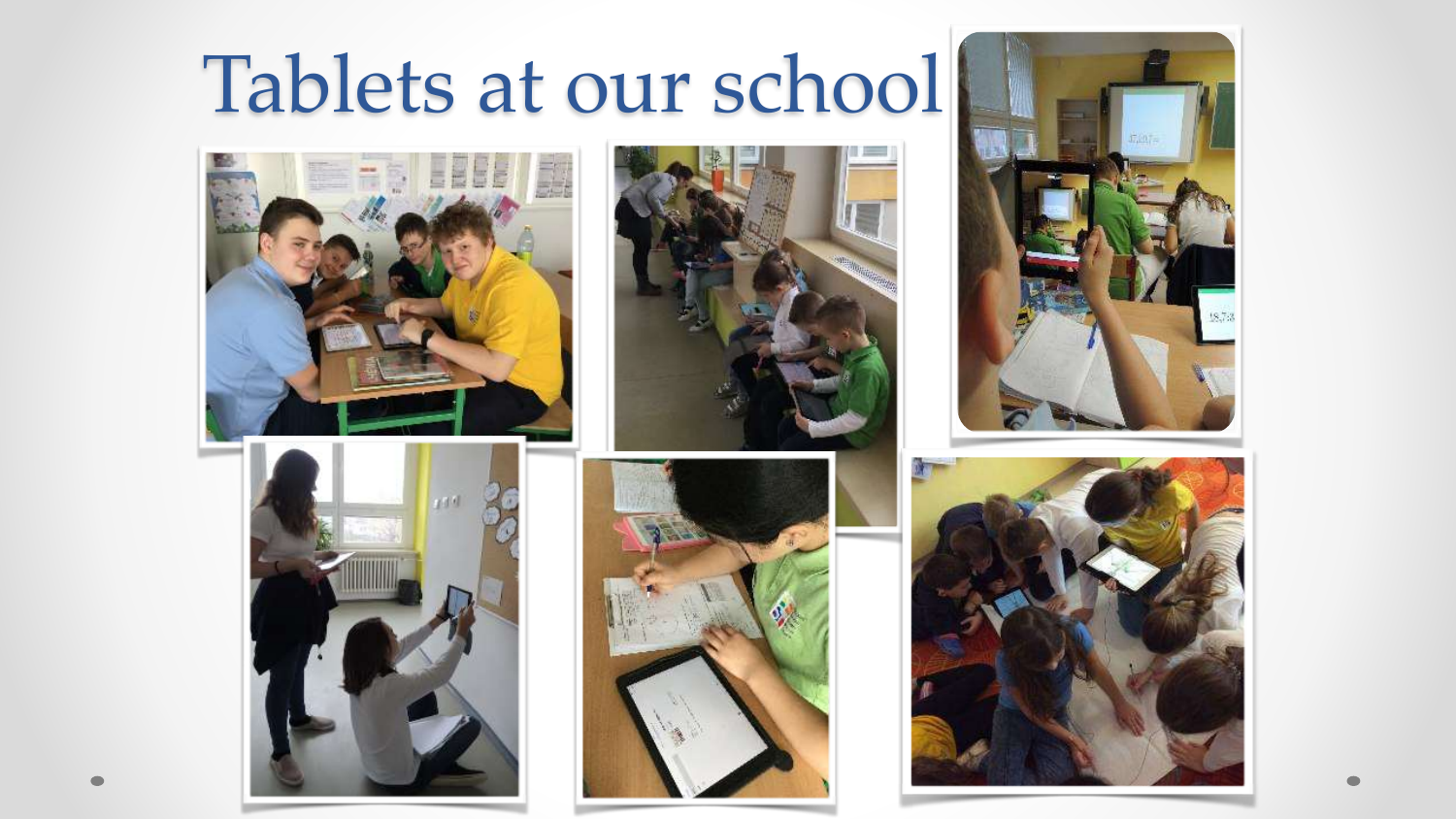#### Access to resources

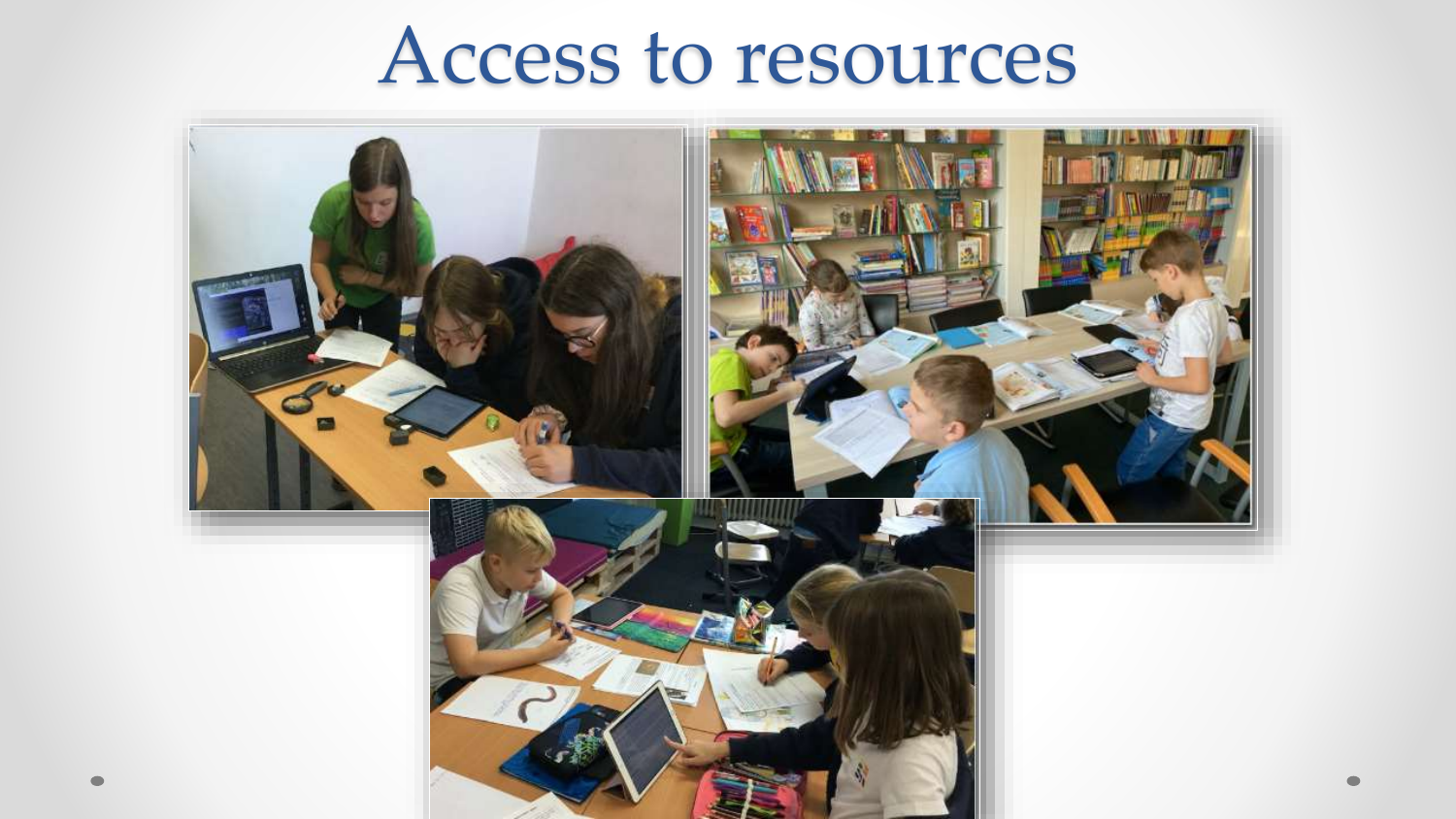### Exchange and presentation

• information, pictures, movies, audio

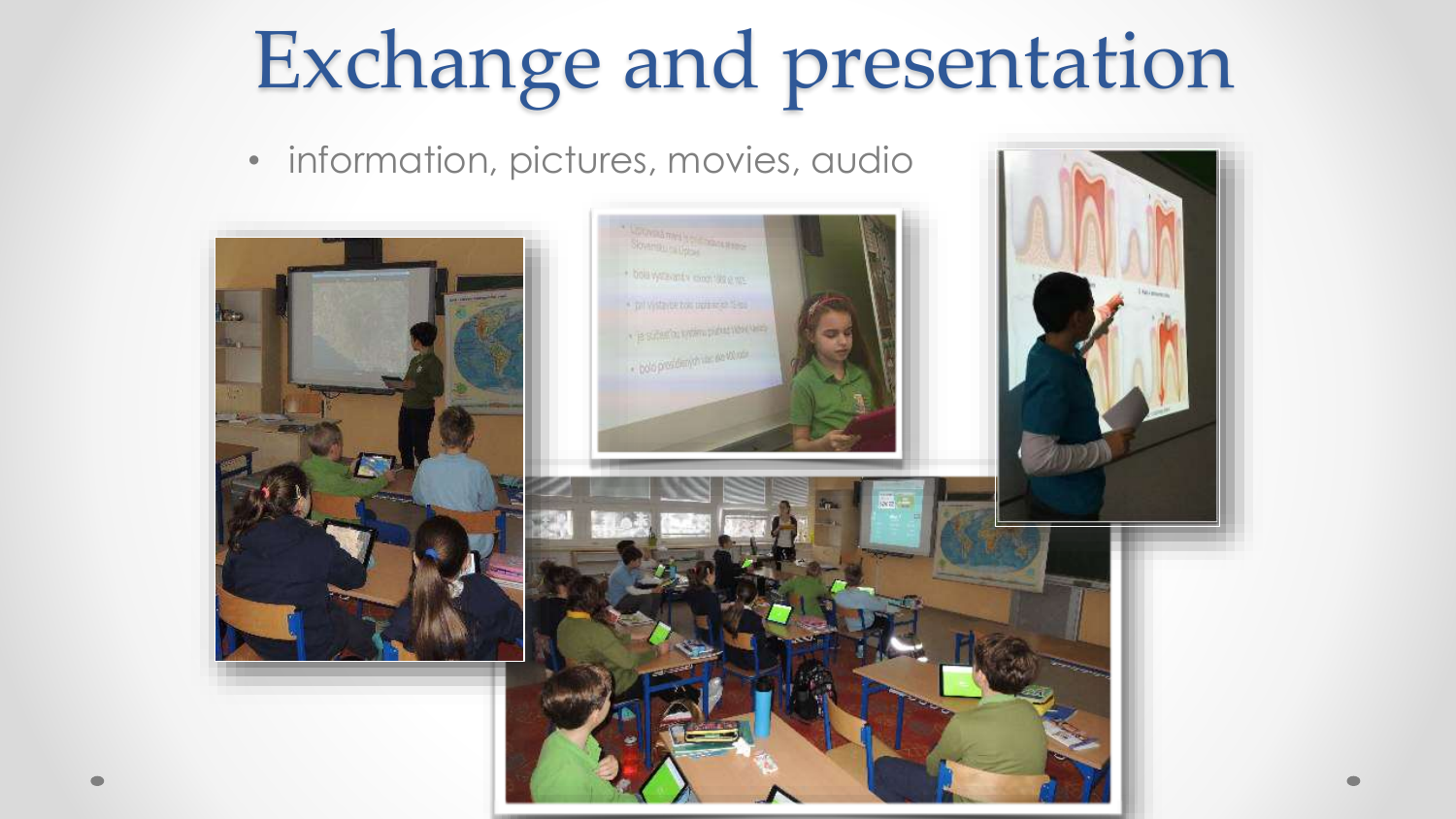#### Creation and solution

- Movies
- Collage / posters
- Books
- Comics
- Presentations
- Websites





Where: Besil is a mondarible addition to a container garden. It thrives in well-drained sail, posttianod in a sanary mindrov

when the disclassion of han been about the poor of the of the of the m formalmeets. When pleasting freeze avest, pleast nossle at

USACT Committed **Reussil** paste Calimina **DESP** stransel



**PIC-COLLAGE**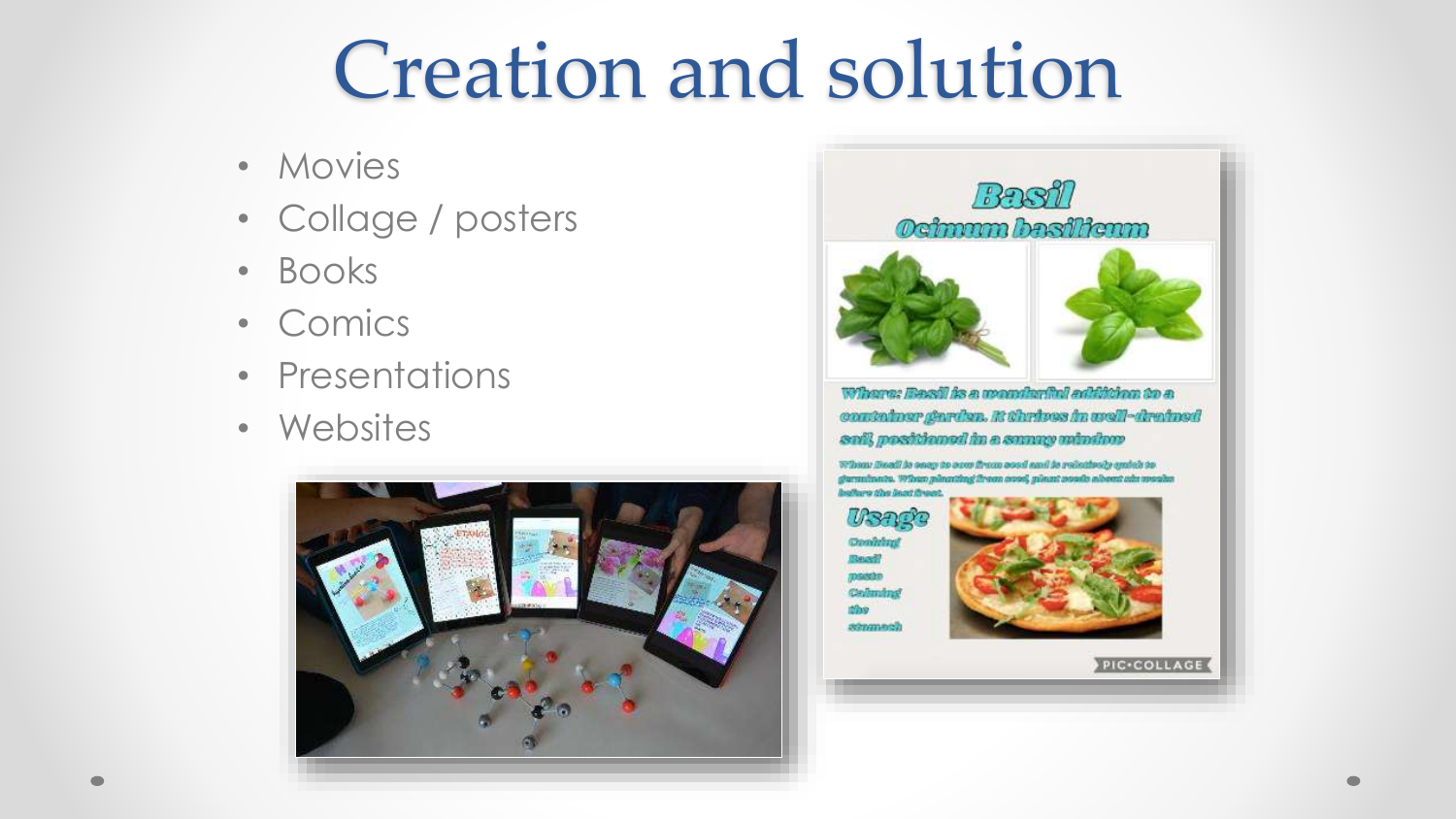## Investigation

- recording and sorting of information
- camera (photos, videos)
- mind maps (SimpleMind)
- writing and ordering ideas and solutions (Popplet)



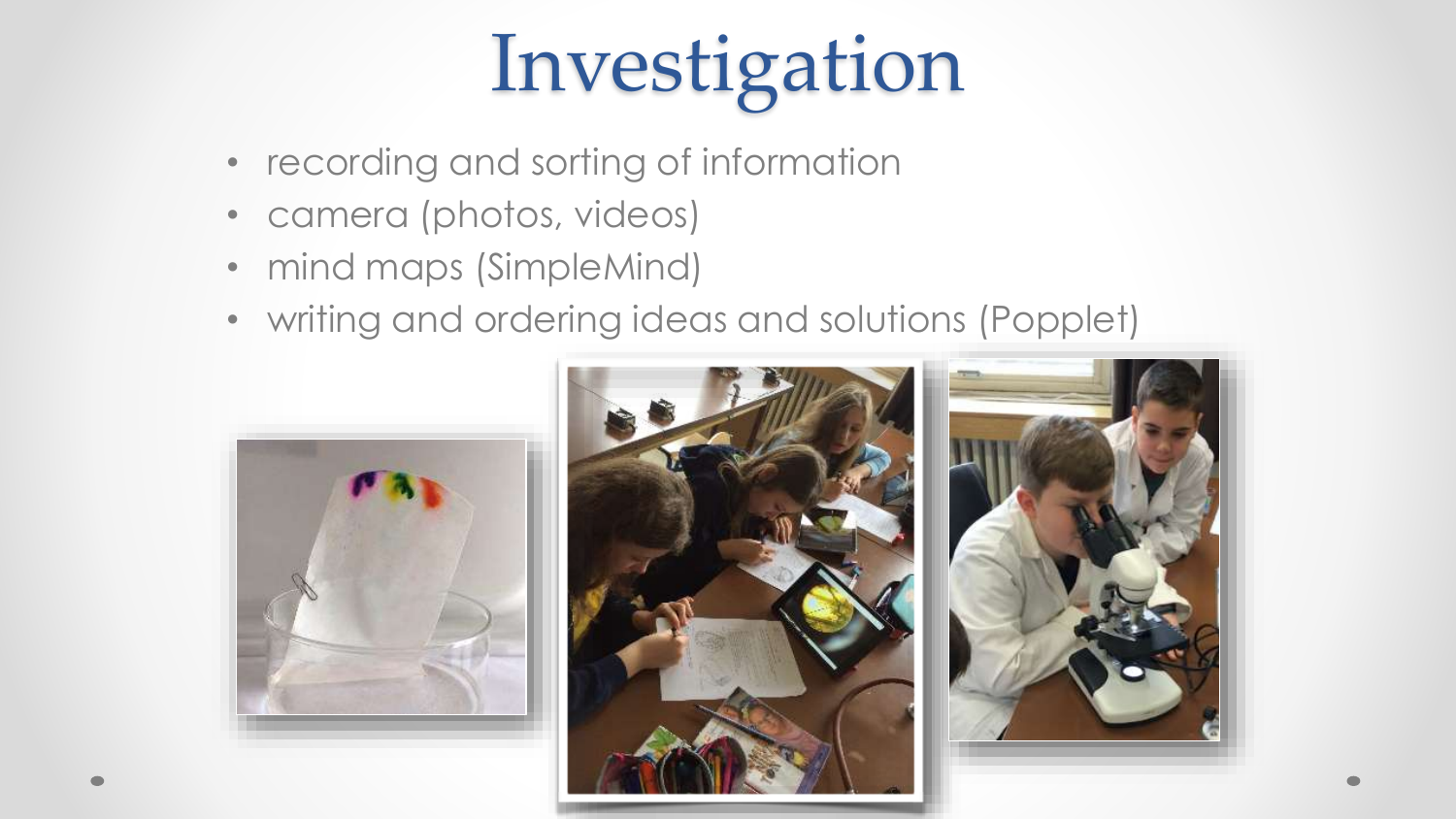## Implementation process

- Two teachers with relationship to ICT
- Got tablets, external training, space and support
- Two pilot classes with tablets (March 2015)
- Following year, two more classes with tablets + portable box of tablets
- Trainings for all teachers





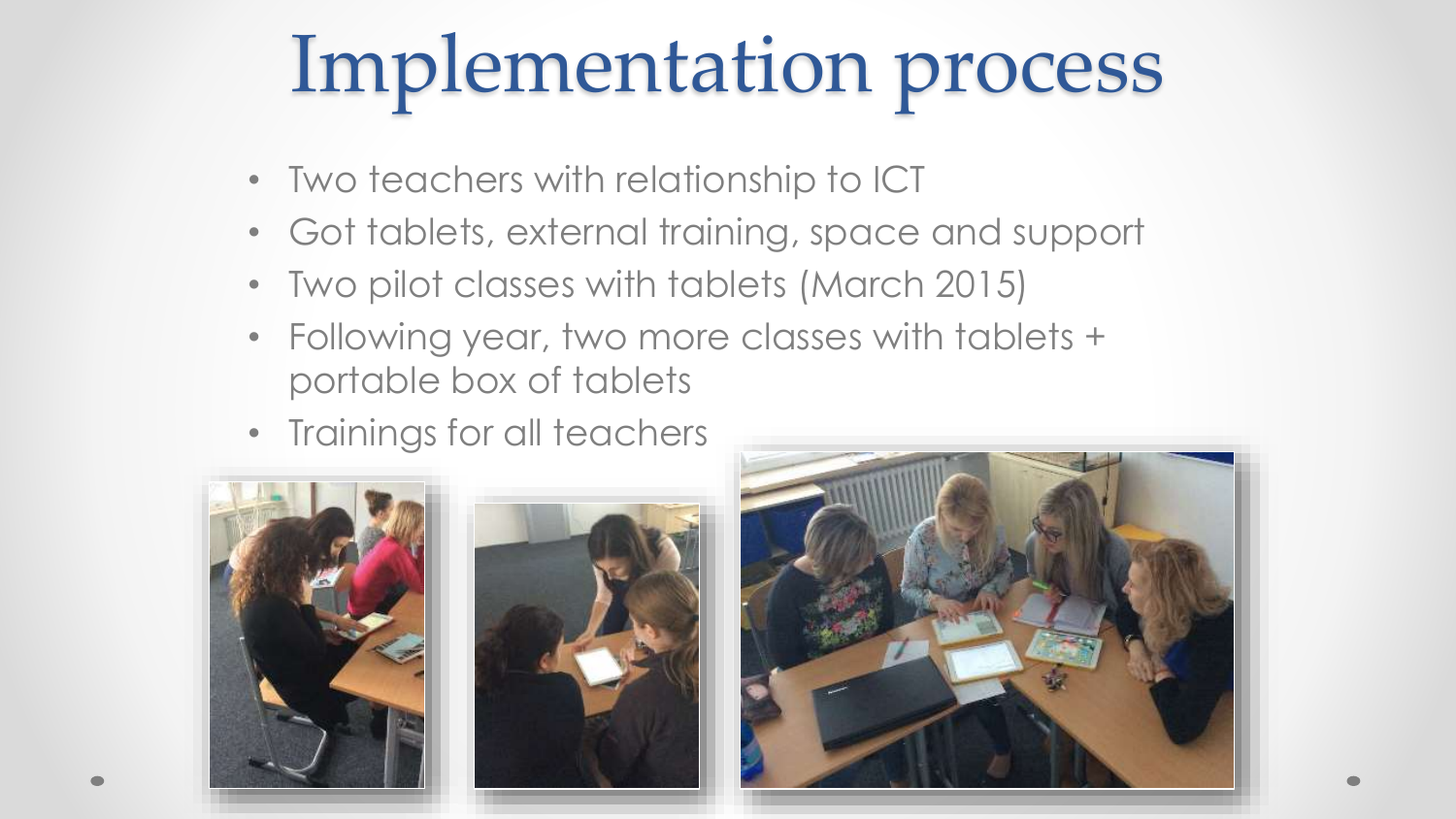#### New teachers

- Several phases
- Basic usage of tablet (electronic marks, online links)
- Ready to use applications
- Preparation of own materials
- Courses
- Books
- Trainings 2-3 times per school year

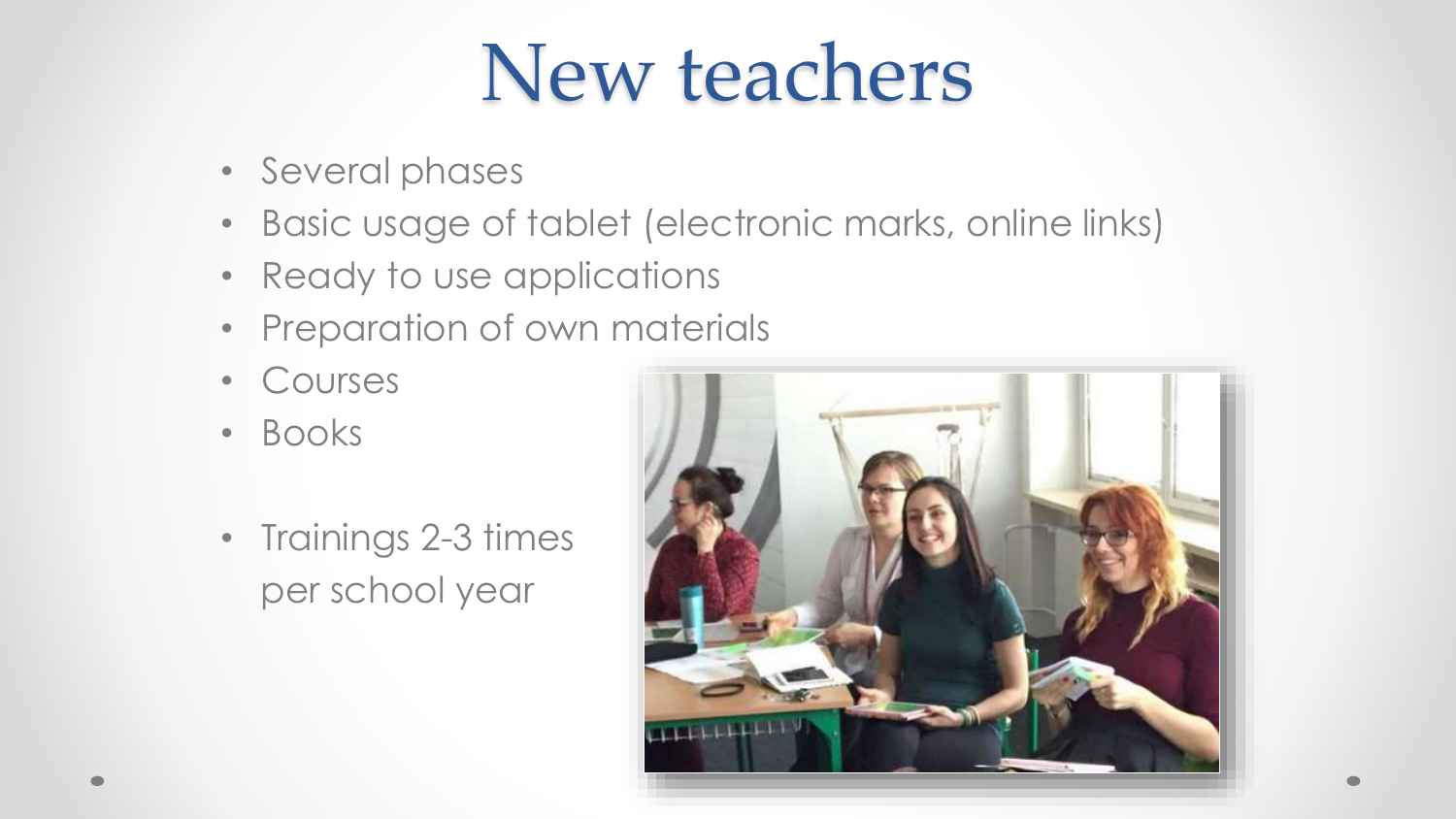## Before you start

- ICT equipment the same for all pupils and teachers
- high quality wi-fi
- a skillful leader
- support material, software, trainings, technical
- transition time for adaptation
- on-line safety trainings